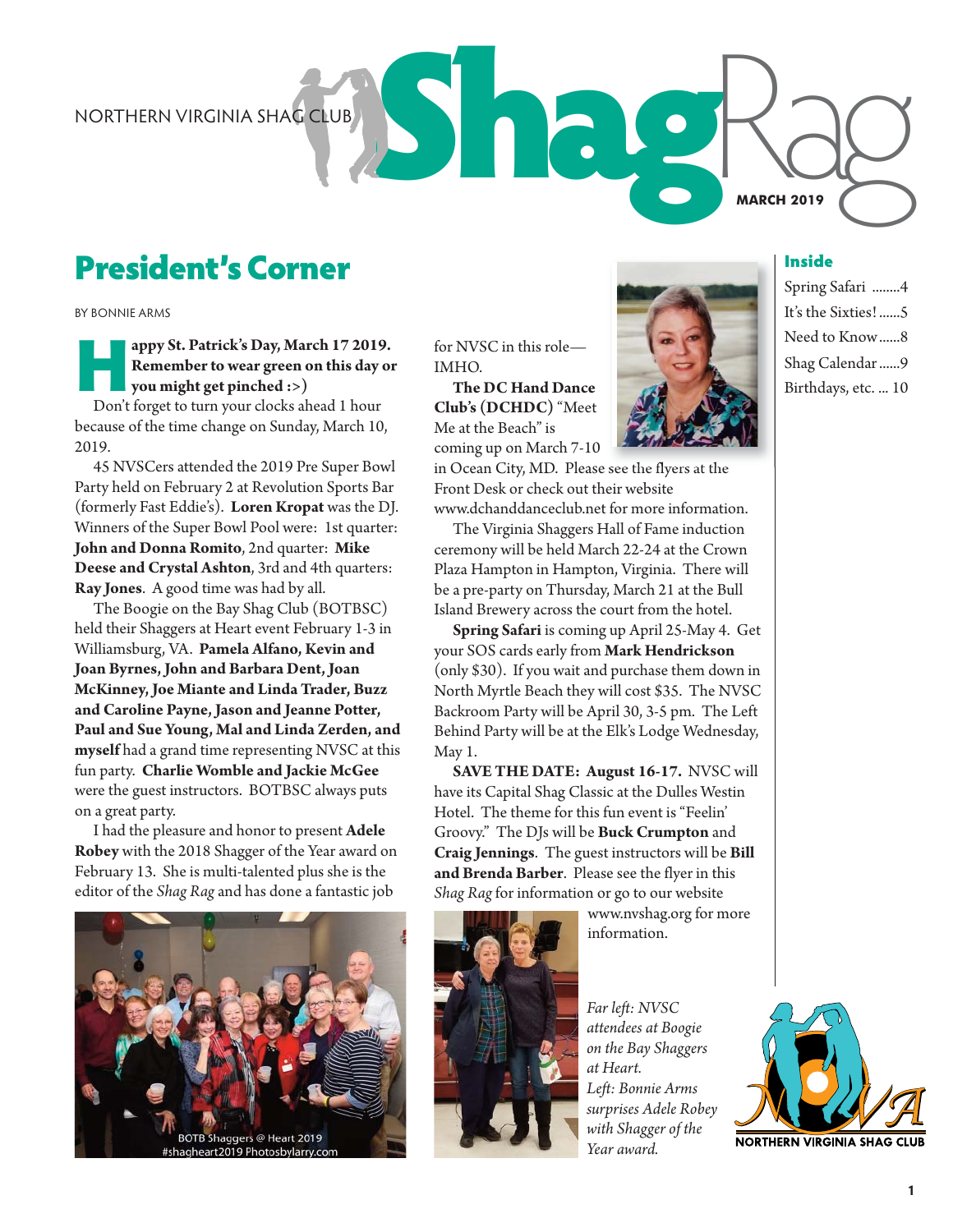A Proud **Member Of The:**  $\triangle$ ation<sub>a</sub>

Contact us: **General Inquiries:**  *shaglist@nvshag.org* **Membership:**

**Webmaster**:

**Hello Shagger:** *helloshagger@nvshag.org*

*membership@nvshag.org*

*webmaster@nvshag.org*

## About Our Organization…

Northern Virginia Shag Club (NVSC) was organized to preserve the Carolina Shag dance and its accompanying Beach music. NVSC dances the Carolina Shag every Wednesday night at:

#### **Elk's Lodge, 8421 Arlington Blvd, Fairfax, VA**

Come join us — learn the Carolina Shag! Free beginner lessons begin at 7:30 pm. A Buffet dinner is available for purchase. Social dancing is from 6:30 to 10:00 pm. Cover charge: Members \$10, Guests \$11.

#### COME JOIN US!

### 2019 Board Members

| President         | <b>Bonnie Arms</b> | 703-819-9654     | bjrwa@verizon.net            |
|-------------------|--------------------|------------------|------------------------------|
| Vice President    | Sherri Wildoner    | 760-212-0981     | smwildoner@yahoo.com         |
| Secretary         | Linda Barna        | 703-455-1090     | linda.jean.barna@gmail.com   |
| Treasurer         | Mark Hendrickson   | 703-691-3053     | mark hendrickson@verizon.net |
| Director at Large | Pamela Alfano      | 202-414-9312     | palfano@reedsmith.com        |
| Director at Large | John Dent          | 703-440-0451     | jfdent3@gmail.com            |
| Director at Large | Barbara Ebersole   | $(703)$ 321-8211 | ebersole 2@yahoo.com         |
| Director at Large | Jack Jones         | 703-801-3555     | jackejones@verizon.net       |
| Director at Large | Sue Young          | 703-573-6870     | susan.young19@yahoo.com      |
|                   |                    |                  |                              |

#### 2019 Committees/Chairs

| Audit*               | Fern Seigler       |                           |
|----------------------|--------------------|---------------------------|
| Capital Shag Classic | Christine Werner   | fleur15@verizon.net>      |
| Shag-A-Thon*         | Sherri Wildoner    | smwildoner@yahoo.com      |
| Dance*               | Pamela Alfano      | palfano@reedsmith.com     |
| Facebook             | Angie Bushey       | angelaabushey@yahoo.com   |
| Hello Shaggers       | Kathy Kropat       | helloshagger@nvshag.org   |
| Historian            | Sherri Wildoner    | smwildoner@yahoo.com      |
| Membership*          | <b>Bonnie Arms</b> | bjrwa@verizon.net         |
| Music <sup>*</sup>   | Fran Mong          | franmong@aol.com          |
| Newsletter Editor    | Adele Robey        | arobey@fusemail.com       |
| Newsletter Publisher | Adele Robey        | arobey@fusemail.com       |
| Photographer         | Jack Jones         | jackejones@verizon.net    |
| Public Relations*    | Jeanne Potter      | jeanne.potter@outlook.com |
| Social/Hospitality*  | Jeanne Potter      | jeanne.potter@outlook.com |
| Sunshine             | Maryann Lesnick    | mlesnick@mlesnick.com     |
| Webmaster            | Loren Kropat       | webmaster@nvshag.org      |

Through the National FastDance Association, our Club activities are licensed by:





\*Denotes Standing Committee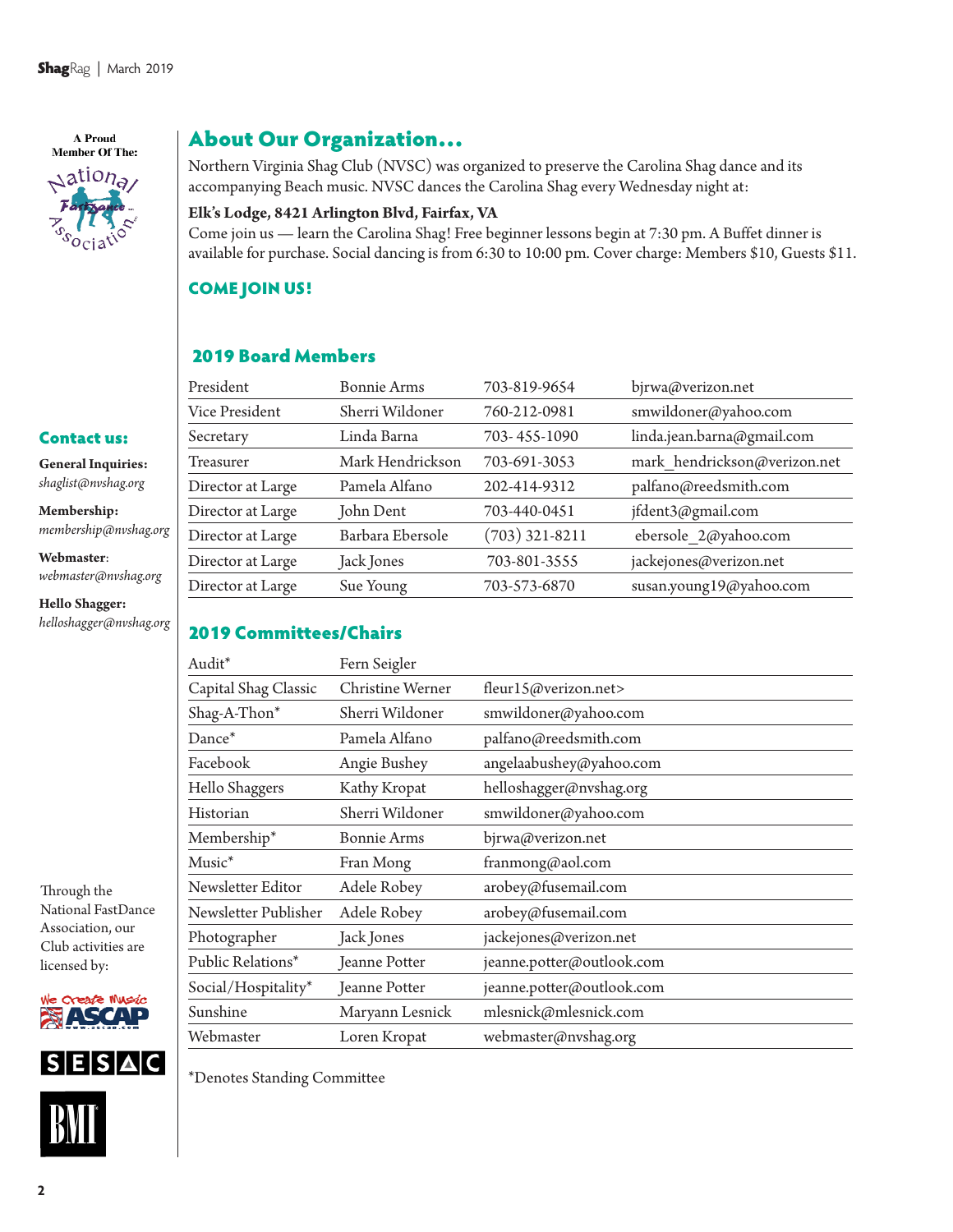# When and Where to Shag

#### Every Wednesday, 6:30-10:00 pm at the Elks Lodge

8421 Arlington Blvd., Fairfax, VA (on Route 50 near Prosperity Avenue). Cover charge: Nonmembers \$11.00, members \$10.00; free lessons at 7:30 pm, no partners needed. Buffet dinner available, 6:45 - 8:00pm, \$9.00, or order from the menu. For example, Appetizers (Buffalo Wings, Quesadilla, etc.), Salads (Caesar, Chef), Burgers & Sandwiches (Bacon & Blue, Pulled Pork BBQ).



#### March 3 at Mixing Bowl (formerly JW & Friends)

6531 Backlick Road, Springfield, VA. 5:00-8:00 pm, no cover charge. .



# DJ Schedule

*Please check the website for updates to the DJ schedule* 

#### Dance Lesson Schedule at the Elks on Wednesdays

| <b>Beginner Level Shag Steps</b> |  | <b>Intermediate Level Shag Steps</b> |          |  |                                    |
|----------------------------------|--|--------------------------------------|----------|--|------------------------------------|
| March 6                          |  | Basic & Female Turn                  | March 6  |  | Side to side Basic & Front Walk Up |
| March 13                         |  | Basic & Start                        | March 13 |  | Behind Sailor & Side Pass          |
| March 20                         |  | Basic & Male Turn                    | March 20 |  | Applejack                          |
| March 27                         |  | Basic, Half Turn, Triple Basic       | March 27 |  | Stutter Basic & Kick Basic         |

Beginner lessons are FREE to non-members, but membership is required for the Intermediate class. Membership is \$25/year. Lessons begin at 7:30 pm. Social dancing before and after lessons to 10:00 pm. Please remember to ask Red Dot beginner dancers to dance.

#### It takes lots of practice to become a better dancer!

See more places to dance with other ACSC Virginia Shag Clubs, listed on page 10.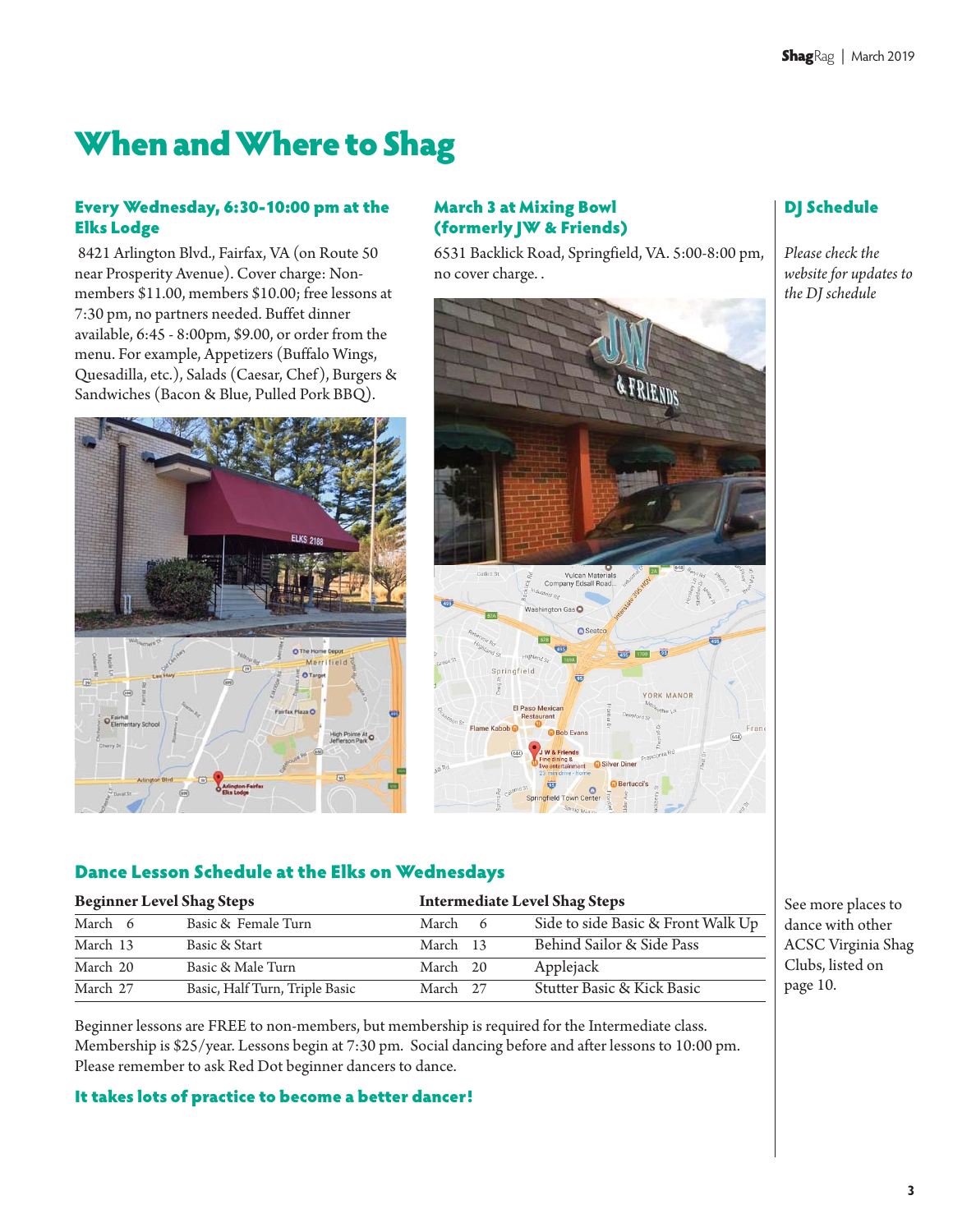# Spring Safari Is Coming!



#### April 25 - May 4, 2019 Parade: Saturday, May 4, 2019 at 1:00pm

Each year at the end of April the coming of Spring is celebrated by thousands of shaggers from all along the east coast. They hit the road in search of wild life. Their destination is the famous little strip of sand known as the Grand Strand. After the long Winter, shaggers are eager for the first outing of the Summer. They find it at the SOS Spring Safari.

For 10 days the biggest adult party on the East Coast crashes into North Myrtle Beach like an ocean wave. A wide variety of activities is scheduled for the event. Many member clubs of the ACSC will schedule "tea parties" in the local lounges. The lounges themselves schedule special parties during the Safari. Popular bands show up along Main Street playing crowd favorites. Shag dance



But the big attraction is the night life. As the sun goes down the animals of the Safari come out to play in the clubs along Main Street & OD. Old friends will seek each other out & new friends will be made. The night will be spent shag dancing to timeless music that moves the soul.

On the last Saturday of SOS everyone meets on Main Street for the perennial favorite parade of the year, the ACSC Club's Parade. ACSC member clubs plan, design, & build parade floats for fun & a chance to win one of the coveted awards. There are award categories for best shag theme & most original float. The Spring Safari Parade always draws a huge crowd. Not only will the shaggers be out in force, but the beach locals stream to the streets for an afternoon of fun & laughter!

If you are ready for a little adventure maybe it is time for you to schedule a trip to the wilds of North Myrtle Beach. Maybe it is time for you to join the party at the SOS Spring Safari.



*NVSCers yakking, dancing and having a cocktail (or two) at SOS.*

#### Going to SOS? See Mark Hendrickson on Wednesdays for your SOS card. \$30

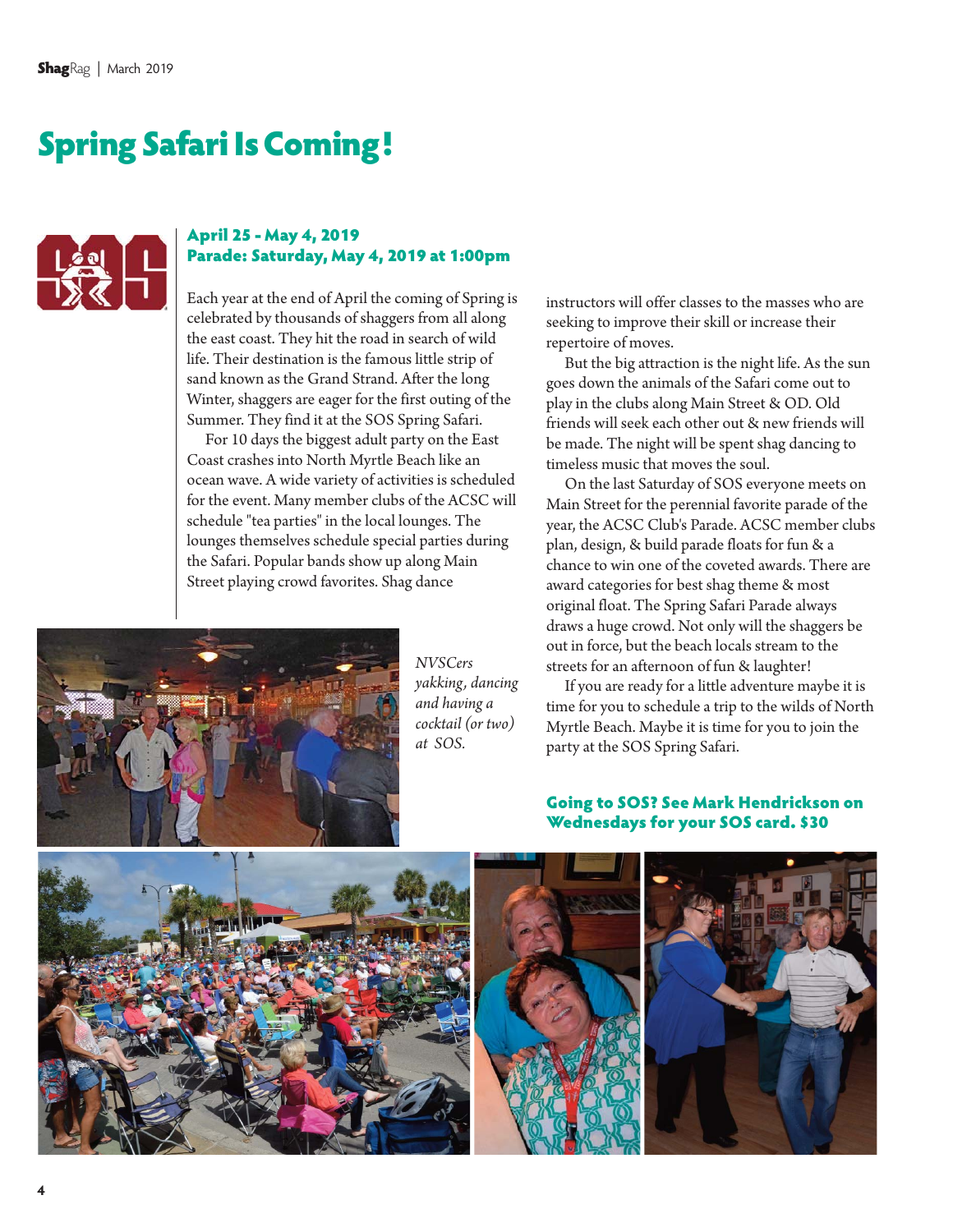# The sixties: A primer to get you ready for Feelin' Groovy in August

The counterculture of the 1960s was an anti-<br>establishment cultural phenomenon that<br>developed first in the United Kingdom and<br>then the United States and then spread throughout establishment cultural phenomenon that developed first in the United Kingdom and then the United States and then spread throughout much of the Western world between the mid-1960s and the mid-1970s, with London, New York City, and San Francisco being hotbeds of early countercultural activity. The movement gained

momentum as the Civil Rights movement grew, and later become revolutionary with the expansion of the US intervention in Vietnam. As the 1960s progressed, widespread social tensions also developed concerning other issues that tended to flow along

generational lines like women's rights, traditional authority, psychoactive drugs, and differing interpretations of the American Dream.

As the era unfolded, new cultural forms and a dynamic subculture which celebrated experimentation, modern incarnations of Bohemianism, and the rise of the hippie and other alternative lifestyles, emerged.

The counterculture era essentially commenced in earnest with the assassination of John F. Kennedy in November 1963. It became absorbed into the popular culture with the termination of US combat military involvement in Southeast Asia and the end of the draft in 1973, and ultimately with the resignation of President Richard Nixon in August 1974.

#### Changing lifestyles

Communes, collectives, and intentional communities regained popularity during this era. Early communities were established as straightforward attempts to return to the land and live free of interference from outside influences. As the era progressed, many people established and populated new communities in response to not only disillusionment with standard community forms, but also dissatisfaction with certain elements of the counterculture itself. Some of these self-sustaining communities have been credited with the birth and propagation of the international Green Movement.

The emergence of an interest in expanded spiritual consciousness, yoga, occult practices and increased human potential helped to shift views on organized religion. While in 1957 69% of US residents said religion was increasing in influence, by the late 1960s less than 20% still held that belief.

The "Generation Gap," or the inevitable divide in worldview between the old and young, was perhaps

> never greater than during the counterculture era. A big part of the "gap" of the 1960s and early 1970s resulted from changing fashion and hairstyle trends that were adopted by the young, but misunderstood and ridiculed by the old. Among them were the

very long hair worn by men, the natural or "Afro" hairstyles by black people, the donning of revealing clothing by women, and the mainstreaming of the psychedelic clothing and regalia of the short-lived hippie culture. Ultimately updated forms of T-shirts (tie-dyed, or emblazoned with political or advertising statements), and Levi Strauss-branded blue jeans became the uniform of the generation. The fashion dominance of the counterculture effectively ended with the rise of the Disco and Punk Rock eras in the later 1970s, even as the global popularity of T-shirts, denim jeans, and casual clothing in general have continued to grow.

#### Hippies

In 1967, Scott McKenzie's rendition of the song *San Francisco (Be Sure to Wear Flowers in Your Hair)* brought as many as 100,000 young people from all over the world to celebrate San Francisco's "Summer of Love." While the song had originally been written by John Phillips of The Mamas & the Papas to promote the June 1967 Monterey Pop Festival, it became an instant hit worldwide and quickly transcended its original purpose.

San Francisco's flower children, also called "hippies" by local newspapers, adopted new styles of dress, experimented with psychedelic drugs, lived communally and developed a vibrant music scene. When people returned home from The Summer of Love these styles and behaviors spread quickly from

#### EDITED (HIGHLY) FROM WIKIPEDIA

#### Why hippies?

*The beats (the hip people) started calling students "hippies", or younger versions of themselves. Actually, the counterculture seldom called itself hippies; it was the media and straight society who popularized the term. More often, we called ourselves freaks or heads.*

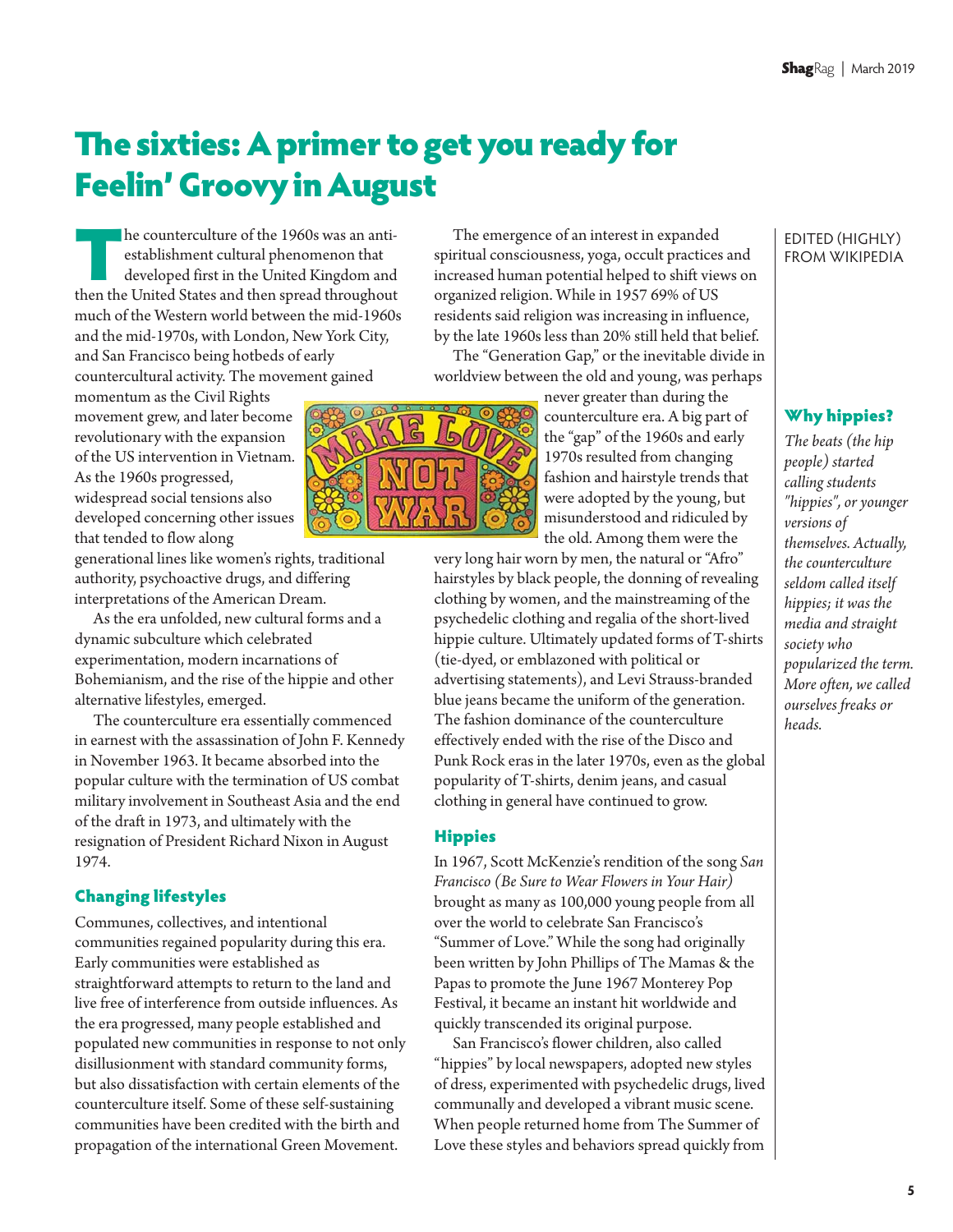# Northern Virginia Shag Club's Capital Shag Classic



### Saturday Shag Workshops with Bill and Brenda Barber ABSCDJ Disc Jockeys: Buck Crumpton & Craig Jennings

#### Park and Party at the Westin Washington Dulles Airport

2520 Wasser Terrace, Herndon, Virginia 20171 • http://www.westindulles.com Room Reservations 866-932-7062 or 703-793-3366 Ask for the Northern Virginia Shag Club special rate of \$89/night plus tax until July 16, 2019 or until event room block is full. Buffet Breakfast for 2 is included in guest room rate.

Schedule of Events

#### **Friday, August 16, 2019**

Registration opens 3 pm, *Ballroom Entrance* Early Bird Workshop TBD, 4–4:45 pm, *Ballroom* Hospitality Suite/Food 5–7 pm, *Skyline Suite 821* Music & Dancing, DJ: TBA, 8pm–Midnight, *Ballroom*

#### Come dressed in your hippie best! Prizes for best 60's dress.

#### **Saturday, August 17, 2019**

Registration opens 10 am, *Ballroom Entrance* First Shag Workshop 11am –12 pm, *Ballroom* Second Shag Workshop 12:30–1:30 pm, *Ballroom* Open dancing: DJ TBA 1:30–3:30 pm, *Ballroom* Hospitality Suite/Snacks 4–5 pm, *Skyline Suite 821* Ballroom Closed 4 pm Seated Dinner starts at 6 pm, *Ballroom* Registration Opens 7:30 pm Music & Dancing, DJ: TBA, 8 pm–Midnight, *Ballroom*

**SESAC** 

| Free Pours Friday<br>and Saturday                                                  | Join us for a groovy time! Tickets: \$89 each until July 31, 2019. \$99 thereafter.<br>Non-refundable but may be transferred. Tickets must be purchased in advance.                                                                                                                                                |                          |  |  |  |
|------------------------------------------------------------------------------------|--------------------------------------------------------------------------------------------------------------------------------------------------------------------------------------------------------------------------------------------------------------------------------------------------------------------|--------------------------|--|--|--|
| Early bird workshop<br>on Friday<br>Saturday shaq<br>workshops<br>Friday free pour |                                                                                                                                                                                                                                                                                                                    |                          |  |  |  |
| with food                                                                          |                                                                                                                                                                                                                                                                                                                    |                          |  |  |  |
| Saturday seated dinner                                                             | Amount Enclosed: _______________                                                                                                                                                                                                                                                                                   |                          |  |  |  |
| Buffet breakfast<br>(hotel guests only)<br>Shag bingo<br>Prizes<br>50/50 Drawing   | Please indicate number if required _____ Gluten Free_____ Vegetarian<br>Make check payable and return to Northern Virginia Shag Club<br>PO Box 2298, Merrifield, Virginia 22116<br>Web address: www.nvshag.org<br>Registration contact: Christine Werner fleur15@verizon.net. Questions? Sue Young 703-573-6870 or |                          |  |  |  |
| Wine basket raffle<br>Large dance floor<br><b>Exhibition dances</b>                | susan.young19@yahoo.com                                                                                                                                                                                                                                                                                            | Don't Worry - Be Flippie |  |  |  |

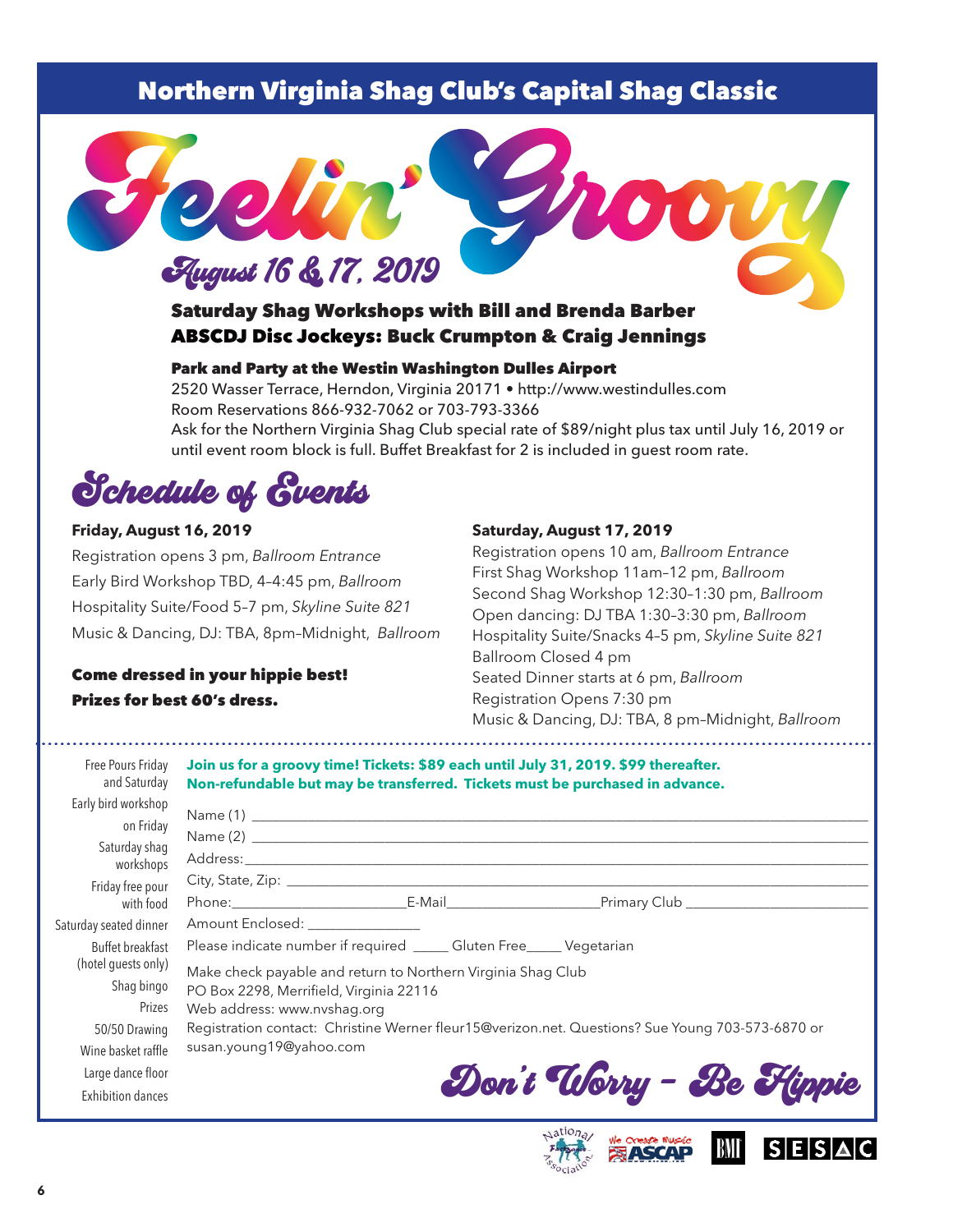San Francisco and Berkeley to US and Canadian cities and Europe. Some hippies formed communes to live as far outside of the established system as possible. This segment of the counterculture rejected active political engagement with the mainstream and, following the dictate of Timothy Leary to "Turn on, tune in, drop out."

As members of the hippie movement grew older and moderated their lives and their views, and especially after US involvement in the Vietnam War ended in the mid-1970s, the counterculture was largely absorbed by the mainstream, leaving a lasting impact on philosophy, morality, music, art, alternative health and diet, lifestyle and fashion.

#### Sex, drugs and rock'n'roll.

The 60s were a leap in human consciousness. Mahatma Gandhi, Malcolm X, Martin Luther King, Che Guevara, Mother Teresa, they led a revolution of conscience. The Beatles, The Doors, Jimi Hendrix created revolution and evolution themes.

**The youth of today must go there to find themselves. —**Carlos Santana

During the early 1960s, Britain's new wave of musicians gained popularity and fame in the United States and artists such as the Beatles paved the way. The Beatles themselves were influenced by many artists, among them American singer-songwriter Bob Dylan, who was a lyrical inspiration as well as their introduction to marijuana. Dylan's early career as a protest singer had been inspired by artists like Pete Seeger and his hero Woody Guthrie. Other folksingers, like Joan Baez and Peter, Paul and Mary, took the songs of the era to new audiences and public recognition.

The music of the 1960s moved towards an electric, psychedelic version of rock, thanks largely to Bob Dylan's decision to play an electric guitar at the 1965 Newport Folk Festival. The newly popularized electric sound of rock was then built upon and molded into psychedelic rock by artists like The 13th Floor Elevators and British bands Pink Floyd and the Beatles. The Beach Boys' 1966 album *Pet Sounds* also paved the way for later hippie acts, with Brian Wilson's writing interpreted as a "plea for love and understanding." *Pet Sounds* served as a major source of inspiration for other contemporary acts, most notably directly inspiring the Beatles' *Sgt. Pepper's Lonely Hearts Club Band*.

The single *Good Vibrations* soared to number one globally, completely changing the perception of what a record could be.

The Beatles went on to become the most prominent commercial exponents of the "psychedelic revolution" (e.g., *Revolver, Sgt. Pepper's Lonely Hearts Club Band and Magical Mystery Tour*) in the late 1960s. In the United States, bands that exemplified the counterculture were becoming huge commercial and mainstream successes. These included The Mamas & the Papas, Big Brother and the Holding Company, Jimi Hendrix, Jefferson

Airplane, The Doors, and Sly and the Family Stone . Bands and other musicians, such as the Grateful Dead, Neil Young, David Peel, Phil Ochs, The Fugs, Quicksilver Messenger Service, John Sebastian, Melanie, The Velvet Underground, Frank Zappa, Captain Beefheart, Santana, CSNY, Shocking Blue,



Country Joe and the Fish, and The Holy Modal Rounders were considered key to the counterculture movement.

While the hippie scene was born in California, an edgier scene emerged in New York City that put more emphasis on avant-garde and art music. Bands such as The Velvet Underground came out of this underground music scene. The Velvet Underground's lyrics were considered risqué for the era, since they discussed sex, transgender identities, and the use of hard drugs.

The 1960s was also an era of rock festivals, which played an important role in spreading the counterculture across the US. The Monterey Pop Festival, which launched Hendrix's career in the US, was one of the first of these festivals. Britain's 1968– 1970 Isle of Wight Festivals drew big names such as The Who, The Doors, Joni Mitchell, Hendrix, Dylan, and others. The 1969 Woodstock Festival in New York state became a symbol of the movement. Some believe the era came to an abrupt end with the infamous Altamont Free Concert held by The Rolling Stones, in which heavy-handed security from the Hells Angels resulted in the stabbing of an audience member, apparently in self-defense, as the show descended into chaos.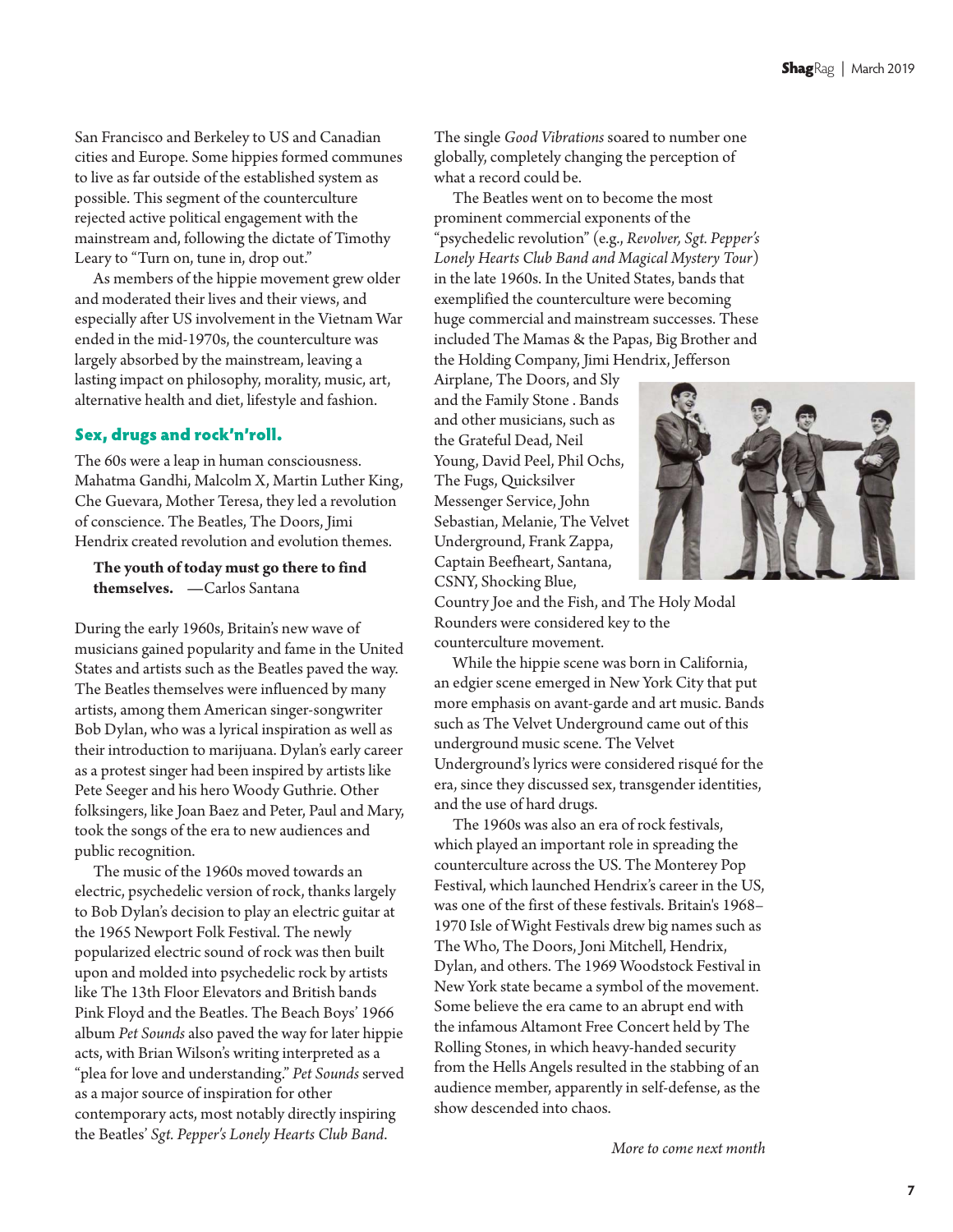

## Welcome New Members

Nathan Kidder

# Need to Know?

#### Where do I Get a Copy of the Shag Rag?

Go to *www.nvshag.org*, click on Shag Rag tab, click on the desired month. It's in PDF format. Also, copies will be available at the Fairfax Elks on Wednesdays.

#### Hello Shagger Emails

Are you getting the *Hello Shagger* e-mails? If not, visit our website at *www.nvshag.org*. On the right side, click on the blue box that says "Hello Shagger e-mail list" and give us your e-mail address!

#### Hello Shagger Input

Anyone with information to be included in the Hello Shagger email (including DJ schedules and menus), please send to *helloshagger@nvshag.org*.

#### Keep Your Membership Information Current

Have you moved, changed phone numbers or email address? Let Bonnie Arms know at *bjrwa@verizon.net*.

#### Shag Rag

The deadline for *Shag Rag*input is the 25th of every month. Please send content (including opinions, humor and recipes) to Adele Robey at *arobey@fusemail.com*

# *J.R.'s Framing & Photography*

**JOHN ROMITO** 6020 Westcott Hills Way • Kingstowne, VA 222315



**High Quality Framing at Great Prices!** Photographs, Prints and Posters Artwork including Oils, Water Colors & Pastels Shadow Boxes, Mirrors & Cross Stitch



**Service and Quality Guaranteed!** Call John at 703-971-1618 for an appointment or email him at jrdancer0501@yahoo.com



Dennis Gehley The Time Machine

Hits from terday and Today Beach, Shag, Rhythm & Blues, Oldies, Top 40

703-451-6764 E-mail: dmgehley@me.com



PHOENIX GRAPHICS INC.

Design and production for print

Adele Robey | 202.544.0703 | arobey@fusemail.com (202) 895-1530 Telephone (202) 686-6405 Facsimile



**Real Estate,Will, Trusts, Estate Planning, Administration of Decedents' Estates, Corporate Law, Contract and Business Civil Litigation**

> Chevy Chase Pavilion, Suite 440 5335 Wisconsin Avenue, NW Washington, DC 20015-2079 *at Friendship Heights Metro*

E-Mail: Vroyal@Royal-Law.Com

Admitted in VA, MD and DC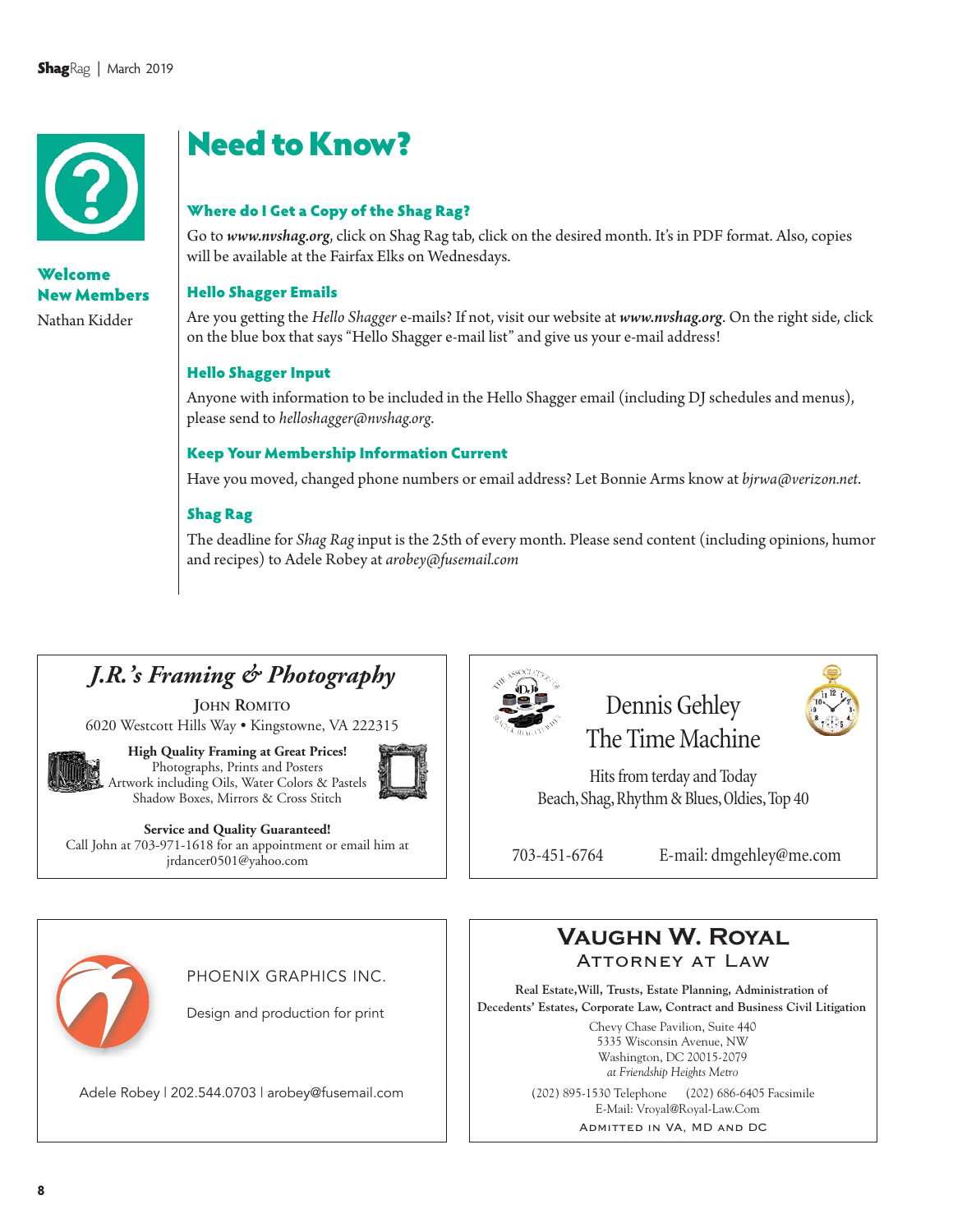# There's a whole lotta shaggin' goin' on!

#### March 7-10, 2019

#### DC Hand Dance Club (DCHDC) 25th Anniversary

#### **Meet me at the Beach**

Clarion Resort Fontainebleau 10110 Costal Highway Ocean City, MD 21842 (410) 524-3535 Website: www.dchanddanceclub.net

#### March 15-17, 2019

#### 30th Annual CSRA Shag Classic

**Julian Smith Casino, Augusta, GA**

**Pre-Party: March 14, Shag Shack** 119 Davis Rd., Augusta, GA

**8pm-Midnight, DJ:** George Perkins **Instructors:** Brenda Taylor and Sam & Lisa West **DJs:** Murl Augusine, Jim Bowers, Bill Farmer, and Billy Waldrep

**Hotel:** Courtyard by Marriott, (706) 737-3737 **Rates:** \$103 (ask for CSRA Shag Classic Rate) **Tickets:** \$75 til March 1; then \$85 (only 400 sold)

#### March 29-30, 2019

#### Capital City Shag Club Capital City Shag Extravaganza X Shaggin' Under Silver Stars

**Embassy Suites** 200 Stoneridge Dr., Columbia, SC, 803-744-8124

**Tickets:** \$80 each (non-refundable but transferable) \$90 after March 8, 2019

**DJs: Ray Scott & Gene Sistare Saturday night: Band of Oz Special Group Code:**  CCS **Contact:** Marie Kiesel 118 Thorn Tree Ln., Columbia, SC 29212 803-606-3030 / mkiesel@sc.rr.com

#### June 20-22, 2019

#### First Coast Shag Club Shag Fest

**Morocco Shrine Center** 3800 St. Johns Bluff Rd. South Jacksonville, FL 32224

**Hotel:** Hyatt Place Jacksonville/St. Johns Town Ctr **Instructors:** Sam & Lisa West **DJs:** Buck Crumpton plus First Coast DJs

**Tickets:** \$80 per person (non-refundable but transferable) \$90-after May 1, \$50-Daily Rate **For more information:** Gary Jones, Shag Fest Chairman (1gpjones@gmail.com) 894-558-5801 MARK YOUR CALENDARS!

#### June 21-22, 2019

#### Charleston Area Shag Society of West Virginia (CASS) Shaggin' on the Boulevard

#### **Charleston Moose Lodge on the river in Charleston, WV**

Thursday, June 20 evening dance included in weekend ticket price

**Friday night:** Food available at 7 pm, Dancing 7:30 pm-12 am

**Saturday Afternoon:** Food, Drinks & Dancing on the patio

**Night:** Catered dinner 6:30 pm, Dancing til 12 am **Hotel:** TBA

Free Shuttles both Friday & Saturday nights **Instructors:** Steve & Kathy Day

**DJs:** ABSCDJ's announced soon

**Tickets:** \$70 per person (non-refundable but transferable)

\$40 One Day ticket, No tickets sold at the door **For more information**: Bruce Meeker (bruce.meeker969@gmail.com)

### July 18-21, 2019

#### R&B Shag Club Sparkle City Celebration (park & party)

Marriott Hotel at Renaissance Park 299 N. Church St., Spartanburg, SC 29306 (convenient to I-85 & I-26 Highways)

**Phone:** 864-596-1211 **Hotel:** ask for \$122 Shag Club rates **Instructors:** Steve & Kathy Day **DJs:** Jeff Foster, David O'Quinn, Bobby Vaughn, and Billy Waldrep **Tickets:** \$80-thru June 30, \$90 beginning July 1 **For more information:** www.rbshagclub.org

### August 16-17, 2019

NVSC Capital Classic 2019 **Dulles Westin Hotel** See page 6 for details